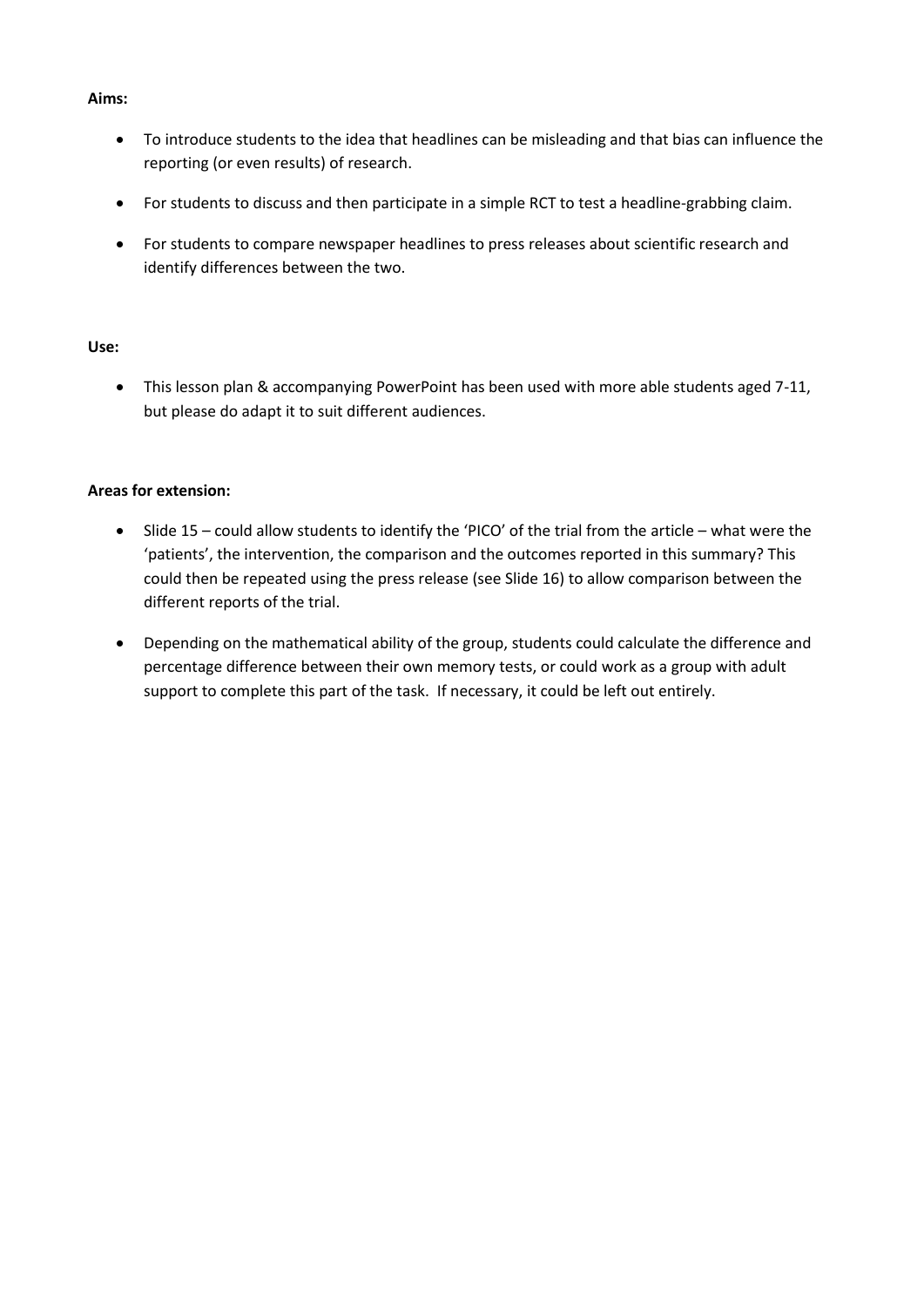| Approx.<br><b>Time</b> | <b>Content</b>                                                                                                                                                                                                                                                                                                                                                                                                                                                                                                                                                                                                                                                                                                                                                                                                                                        | <b>Resources</b>                                                                 |
|------------------------|-------------------------------------------------------------------------------------------------------------------------------------------------------------------------------------------------------------------------------------------------------------------------------------------------------------------------------------------------------------------------------------------------------------------------------------------------------------------------------------------------------------------------------------------------------------------------------------------------------------------------------------------------------------------------------------------------------------------------------------------------------------------------------------------------------------------------------------------------------|----------------------------------------------------------------------------------|
| Pre                    | Buy sufficient blueberries for the group.<br>Prepare the memory test trays - 10+ objects on each tray should mean<br>that children struggle to remember them all in a 1 minute viewing.<br>Print off allocation cards - e.g. Slide 23<br>Optional - replace the photo of the teacher on Slide 1 with one of you!                                                                                                                                                                                                                                                                                                                                                                                                                                                                                                                                      | Two trays<br>containing a range<br>of different<br>objects.<br>Allocation cards. |
| 5 mins                 | Display Slide $1$ – run through the different people on the slide – ask the<br>students who they would trust and why. Explore different options<br>surrounding their choices (bias, professional background, research<br>knowledge)<br>Display Slide 2 - Invite students to suggest why they would be more<br>likely to trust and why. Introduce the term 'bias' if this hasn't been used<br>previously. Encourage students to consider that even though the two<br>people are saying the same thing, we may be more likely to trust the<br>research scientist than the manager of a supermarket. Suggest that<br>even though the statements may (or may not) be valid, the risk of bias<br>affects how we view the results.<br>Display Slide 3 - Ask students how they would overcome bias &<br>introduce the idea of asking questions about claims. | PowerPoint                                                                       |
| 5 min                  | Display Slide 4 - Daily Mail article about blueberries affecting brain<br>function. Identify the claim and ask the students to consider whether<br>they think there might be any bias in the claim. Who is making the<br>claim? Students may pick up on the advertising angle & use of images.<br>If appropriate, identify the idea that researchers may be funded by<br>companies and this might influence outcomes - in this snippet, there is<br>no detail about where the researchers work - it could be for a<br>blueberry smoothie company!<br>Display Slide 5 - Ask the same questions about the next news article,<br>possibly giving students the opportunity to discuss the article amongst<br>themselves before drawing out details of the claim.                                                                                          | PowerPoint                                                                       |
| 5 min                  | Display Slide 6 - Ask students to identify the claim being made in both<br>the two newspaper stories. Do they believe it?<br>Display Slide 7 - Find out what students understand about how claims<br>can be tested; get initial suggestions of how they could do a trial to test<br>memory.<br>Display Slide 8 - Discuss the importance of fair testing and comparison<br>when doing a trial to test a claim. Discuss options for how memory<br>could be tested and what the 'intervention' would be.                                                                                                                                                                                                                                                                                                                                                 | PowerPoint                                                                       |